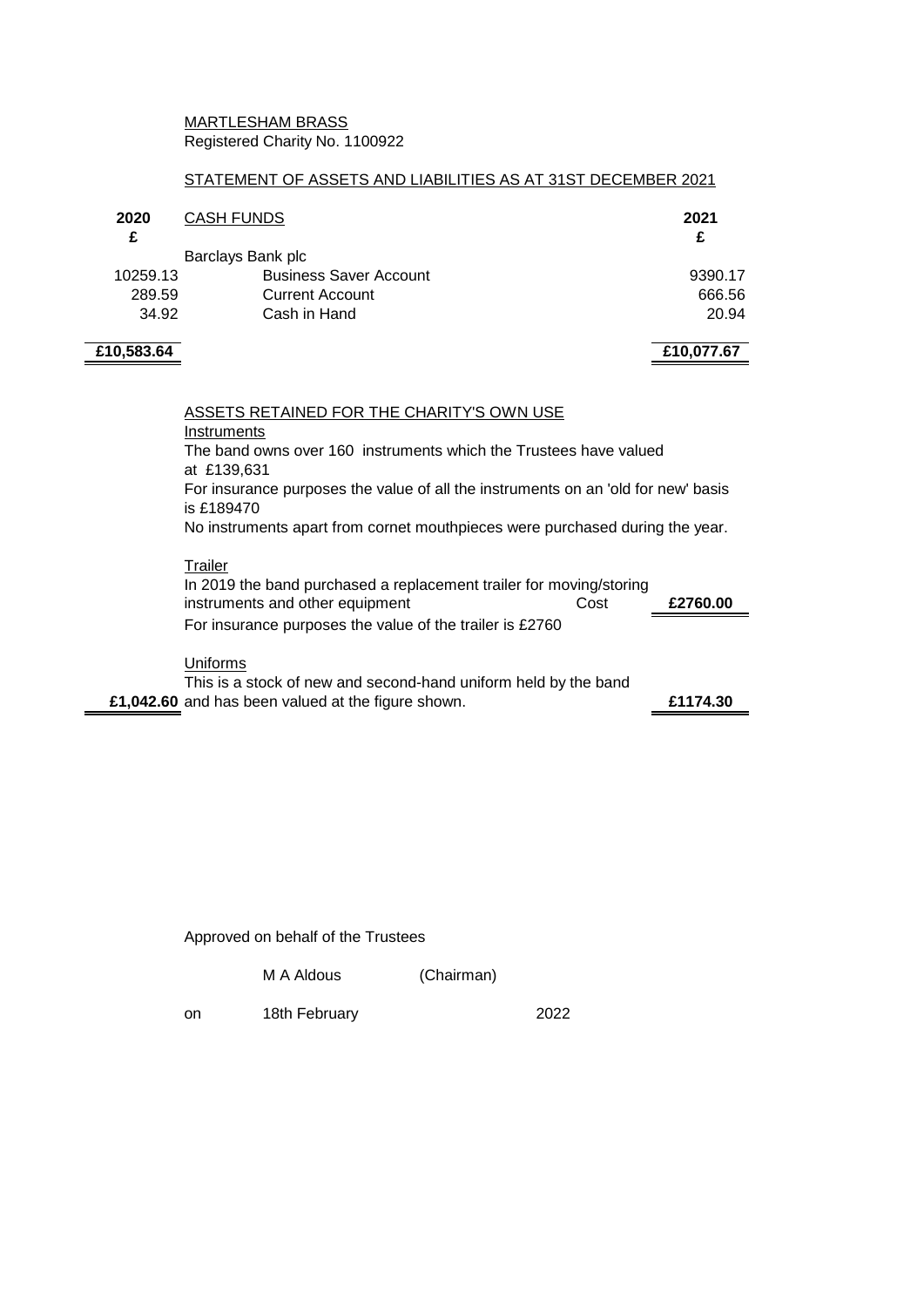# MARTLESHAM BRASS Registered Charity No. 1100922

## RECEIPTS AND PAYMENTS FOR THE YEAR ENDED 31ST DECEMBER 2021

| 2020<br>£ | <b>RECEIPTS</b>                               | 2021<br>£ |
|-----------|-----------------------------------------------|-----------|
| 5633.64   | Subscriptions                                 | 5130.04   |
| 847.28    | Caroling Collections/Donations/Christmas Card | 551.40    |
| 472.00    | Donations                                     | 678.00    |
| 500.00    | Martlesham Parish Council - Grant             | 0.00      |
| 354.00    | Engagement Fees                               | 490.00    |
| 365.00    | <b>Bonus Ball</b>                             | 232.50    |
| 1157.37   | HM Revenue & Customs - Gift Aid Tax Refund    | 971.77    |
| 0.00      | Coffee and Carols                             | 357.40    |
| 6.87      | <b>Bank Interest</b>                          | 1.04      |
| 50.71     | New Moon - Band Aid Insurance Refund          | 77.00     |
| 415.00    | Collections for Specific Gifts/Purposes       | 0.00      |
| 869.00    | Quiz Nights                                   | 254.00    |
| 120.00    | Online Bingo                                  | 90.00     |
| 0.00      | Smile Amazon                                  | 91.63     |
| 0.00      | <b>Concert Ticket Sales</b>                   | 368.00    |
| 0.00      | Hamper Raffle - Birthday Concert              | 180.00    |

**£ 10,790.87 £ 9,472.78**